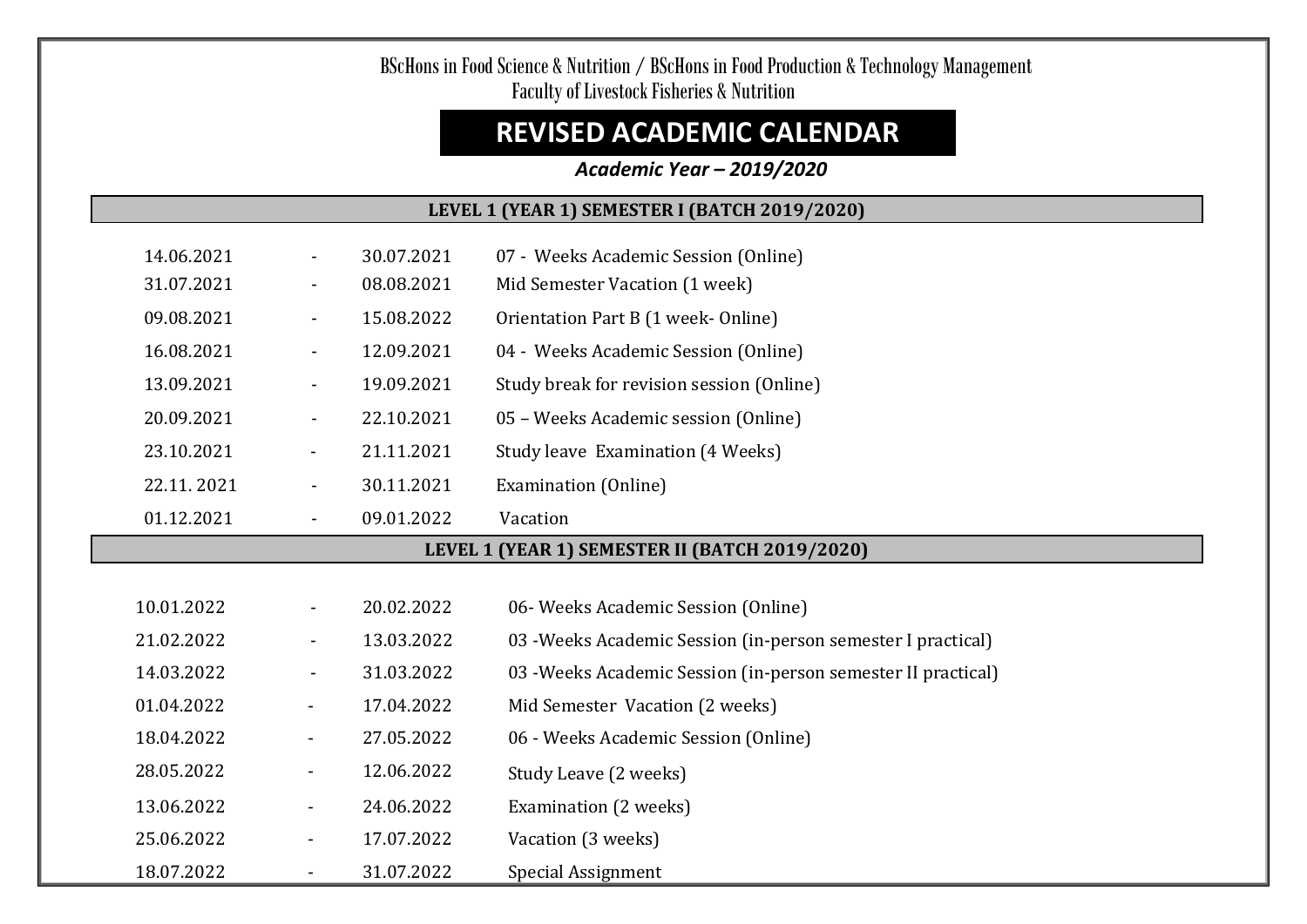## **LEVEL 1 (YEAR 2) SEMESTER III (BATCH: 2018/2019)**

| 28.06.2021 |                          | 09.10.2021 | 02 - Weeks Academic Session (Ac yr 2019/2020) Online                                           |
|------------|--------------------------|------------|------------------------------------------------------------------------------------------------|
| 10.07.2021 |                          | 18.07.2021 | Study Leave for Level 1, Semester I examination (Ac yr 2018/2019)                              |
| 19.07.2021 | $\blacksquare$           | 29.07.2021 | Examination - Level 1, Semester I examination (Ac yr 2018/2019) Online                         |
| 30.07.2021 | $\blacksquare$           | 08.08.2021 | Mid Semester Vacation (1 Week)                                                                 |
| 09.08.2021 |                          | 13.08.2021 | Revision sessions for Level 1, Semester II examination (Ac yr 2018/2019) Online                |
| 14.08.2021 |                          | 29.08.2021 | Study Leave for Level 1, Semester II examination (Ac yr 2018/2019)                             |
| 30.08.2021 |                          | 06.09.2021 | Examination - Level 1, Semester II examination (Ac yr 2018/2019) Online                        |
| 07.09.2021 |                          | 10.12.2021 | 13 - Weeks Academic Session (Ac yr 2019/2020) - 1 week interrupted due to LMS failure - Online |
| 11.12.2021 |                          | 27.12.2021 | <b>Study Leave</b>                                                                             |
| 28.12.2021 |                          | 07.01.2022 | Practical Sessions - Level 1, Semester III (Ac yr 2019/2020)                                   |
| 08.01.2022 |                          | 18.01.2022 | Study Leave for Level 1, Semester III examination (Ac yr 2019/2020)                            |
| 19.01.2022 |                          | 01.02.2022 | Examination - Level 1, Semester III (Ac yr 2019/2020)                                          |
| 02.02.2022 |                          | 06.02.2022 | Vacation                                                                                       |
|            |                          |            | LEVEL 1 (YEAR 2) SEMESTER IV (BATCH: 2018/2019)                                                |
|            |                          |            |                                                                                                |
| 14.02.2022 | $\overline{\phantom{a}}$ | 09.04.2022 | 08 - Weeks Academic Session (Online)                                                           |
| 10.04.2022 | $\blacksquare$           | 17.04.2022 | Mid Semester Vacation (1 week)                                                                 |
| 18.04.2022 | $\blacksquare$           | 23.04.2022 | 01 - Week Academic Session (Online)                                                            |
| 25.04.2022 |                          | 22.05.2022 | 04 - Weeks Academic Session (in person)                                                        |
| 23.05.2022 |                          | 03.06.2022 | 02 - Week Academic Session (Online)                                                            |
| 04.06.2022 | $\blacksquare$           | 19.06.2022 | Study Leave (2 weeks)                                                                          |
| 20.06.2022 | $\blacksquare$           | 22.07.2022 | Examination (4 weeks)                                                                          |
| 23.07.2022 |                          | 31.07.2022 | Vacation (1 week)                                                                              |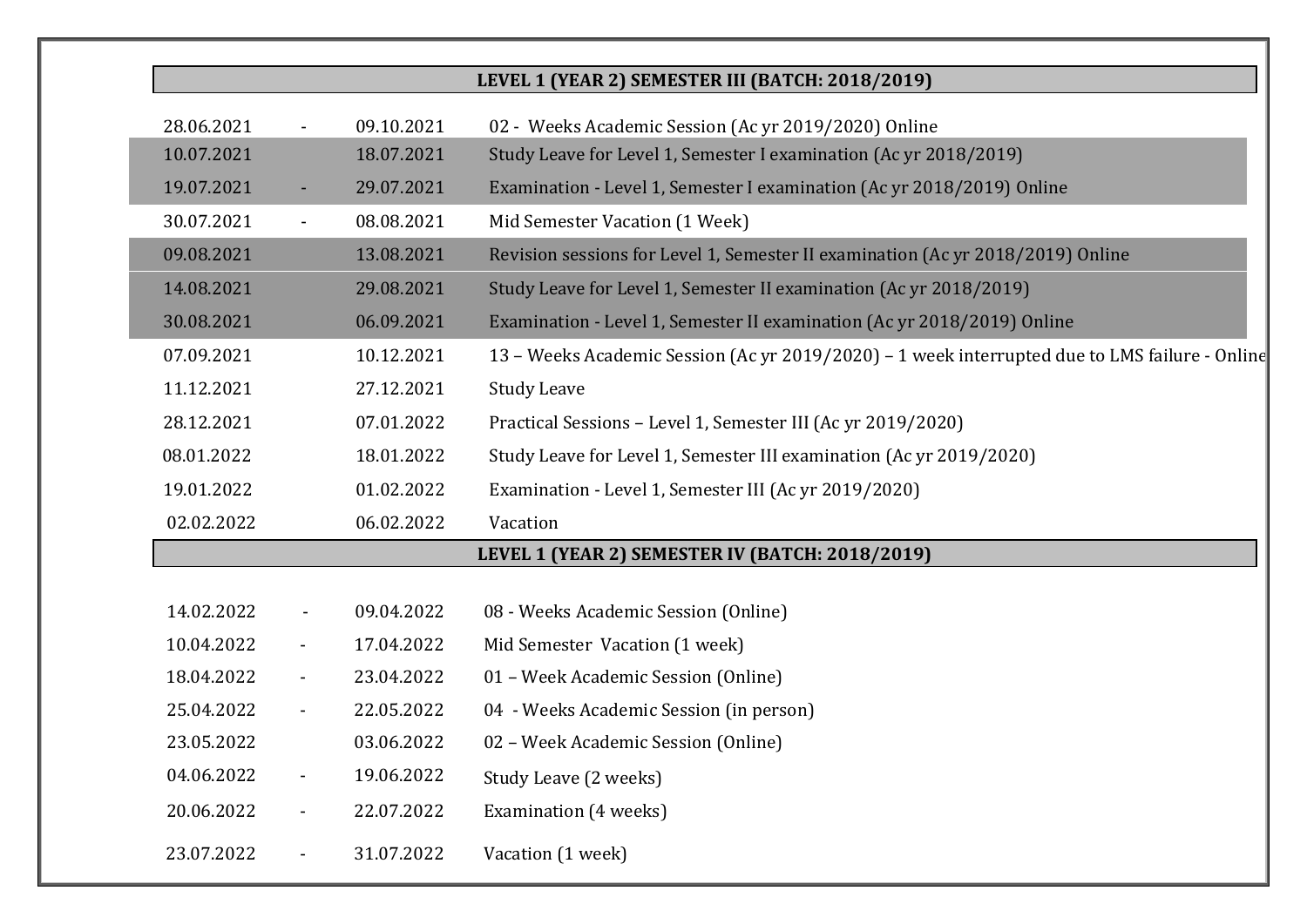## **LEVEL 2 (YEAR 3) SEMESTER I (BATCH: 2017/2018)**

| 14.06.2021 | 09.07.2021                   | 04 - Weeks Academic Session - Online                                      |
|------------|------------------------------|---------------------------------------------------------------------------|
| 10.07.2021 | 18.07.2021                   | Study Leave for Level 1, Semester IV examination (Ac yr 2018/2019)        |
| 19.07.2021 | 27.07.2021                   | Examination - Level 1, Semester IV examination (Ac yr 2018/2019) - Online |
| 28.07.2021 | 08.08.2021                   | Mid Semester Vacation (1 week)                                            |
| 09.08.2021 | 29.10.2021                   | 12 - Weeks Academic Session - Online                                      |
| 30.10.2021 | 28.11.2021                   | Study leave                                                               |
| 29.11.2021 | 17.12.2021<br>$\blacksquare$ | Practical Sessions - Level 2, Semester I (Ac yr 2019/2020)                |
| 18.12.2021 | 17.01.2022<br>$\blacksquare$ | Study leave for Level 2, Semester I examination (Ac yr 2019/2020)         |
| 18.01.2022 | 01.02.2022                   | Examination - Level 2, Semester I (Ac yr 2019/2020)                       |
| 02.02.2022 | 06.02.2022                   | Vacation                                                                  |
|            |                              |                                                                           |
|            |                              | LEVEL 2 (YEAR 3) SEMESTER II (BATCH: 2017/2018)                           |
| 14.02.2022 | 09.04.2022                   | 08 - Weeks Academic Session (Online)                                      |

| 10.04.2022 | $\blacksquare$ | 24.04.2022 | Mid Semester Vacation (2 weeks)                                      |
|------------|----------------|------------|----------------------------------------------------------------------|
| 25.04.2022 | $\sim$         | 10.06.2022 | 07 - Weeks Academic Session (2 weeks – online & 5 weeks – in person) |
| 11.06.2022 | $\blacksquare$ | 26.06.2022 | Study Leave (2 weeks)                                                |
| 27.06.2022 | $\blacksquare$ | 22.07.2022 | Examination (4 weeks)                                                |
| 23.07.2022 | $\blacksquare$ | 31.07.2022 | Vacation (1 week)                                                    |

<u>ranski po</u>